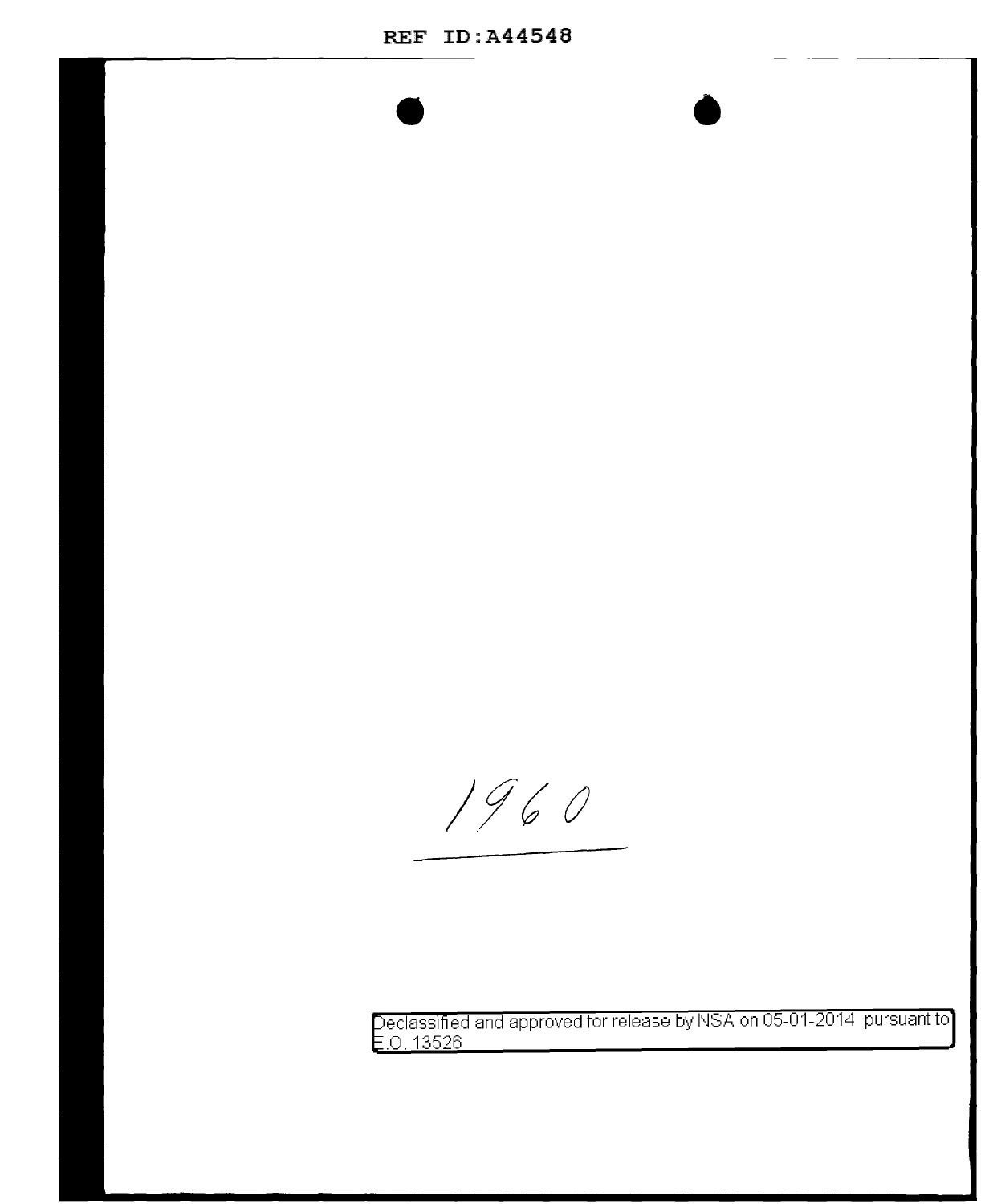

CUNTIDENTIAL

'NATIONAL SECURITY AGENCY FORT GEORGE G. MEADE, MARYLAND

•

 $Serial: N 5069$ 8.0 DEC 1960

### CONFIDENTIAL

MEMORANDUM FOR THE SECRETARY OF DEFENSE (ATTN: General G. B. Erskine, USMC-Ret, Assistant to the Secretary of Defense, Special Operations)

SUBJEQT: External Support of the National Security Agency(U)

REFERENCES: (a) NSCID  $#6$  dtd 15 Sep 58

- (b) DOD DIR s-5100.19 dtd 19 Mar 59
- (c) DOD DIR S-5100.20 dtd 19 Mar 59
- (d) DOD DIR s-3115.2 dtd 19 Mar 59
- (e) DOD DIR S-3115.4 dtd 19 Mar 59
- (f) DOD DIR 5100.23 dtd 25 Aug 59
- $(g)$  DOD DIR 4000.19 dtd 26 Mar 60

1. Under the terms of reference (a) and its implementing directives, references  $(b)$  through  $(f)$ , the Director of the National Security Agency is charged with making maximum use of established facilities and resources of departments and agencies within the Department of Defense for the sup-· port of this Agency. In turn, the military departments are charged with providing support on the basis of the annual requirements as determined and submitted by the Director, NSA.

2. Reference  $(g)$  established policies and principles for interservice support. Although this directive indicates applicability to all elements of DOD, this Agency interprets it to apply only to the military departments· because it conflicts with policies established for NSA by references (a) through  $(f)$ . Before the issuance of reference  $(g)$ , a clear understanding existed between the supporting departments and NSA that the support *ot* NSA was to be funded by the respective supporting element and furnished on a nonreimbursable basis to NSA. Since the establishment of this Agency in 1952, the accepted practice has been for the military departments to provide NSA with external support on a nonreimbursable basis. By such an arrangement, NSA has been able to concentrate its own funds on operational aspects directly related to the SIGINT and COMSEC missions of the Agency.

Declassified and approved for release by NSA on 10-25-2013 pursuantto E .0. 1352a

## CONFIDENTIAL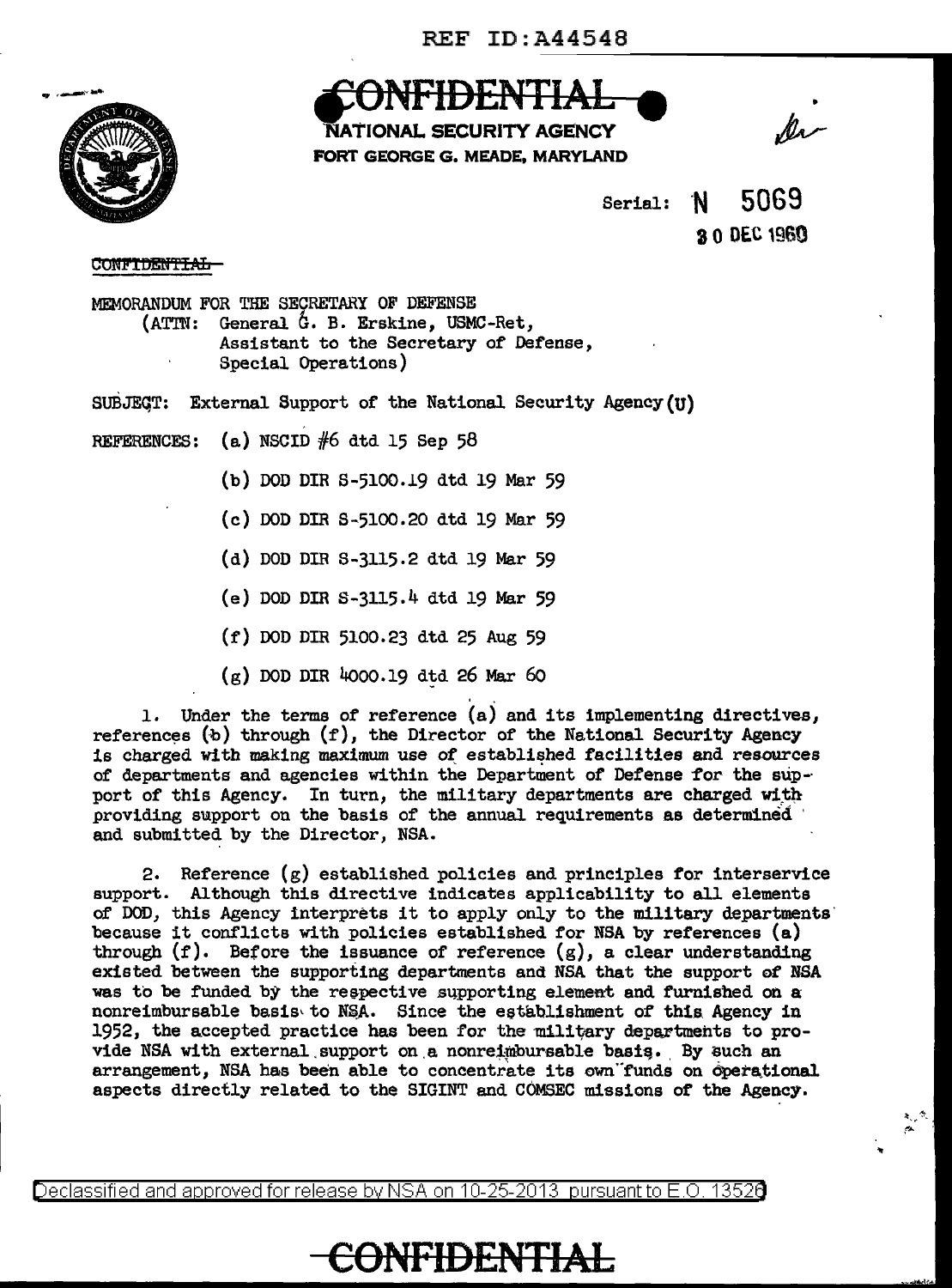**REF ID: A44548** 

# **DENTIAL**

#### CONFIDENTIAL

5069 N Serial:

3. Conforming with reference  $(g)$ , the military departments responsible for the support of NSA are placing certain requested items of support on a cross-servicing basis which will require funding by this Agency. Cross-service support will necessitate increased manpower for this Agency in the areas of programming and accounting and will cause duplication of those efforts now in existence. This procedure is in positive disagreement with the tasking of references (a) through  $(f).$ 

4. It is requested that the Secretary of Defense indicate the continued applicability of references (a) through (f) and nonapplicability of reference,  $(g)$  to the National Security Agency.

FROST н.

Vice Admiral, USN Director

 $\mathbf{2}$ 

## **NFIDENTIAL**